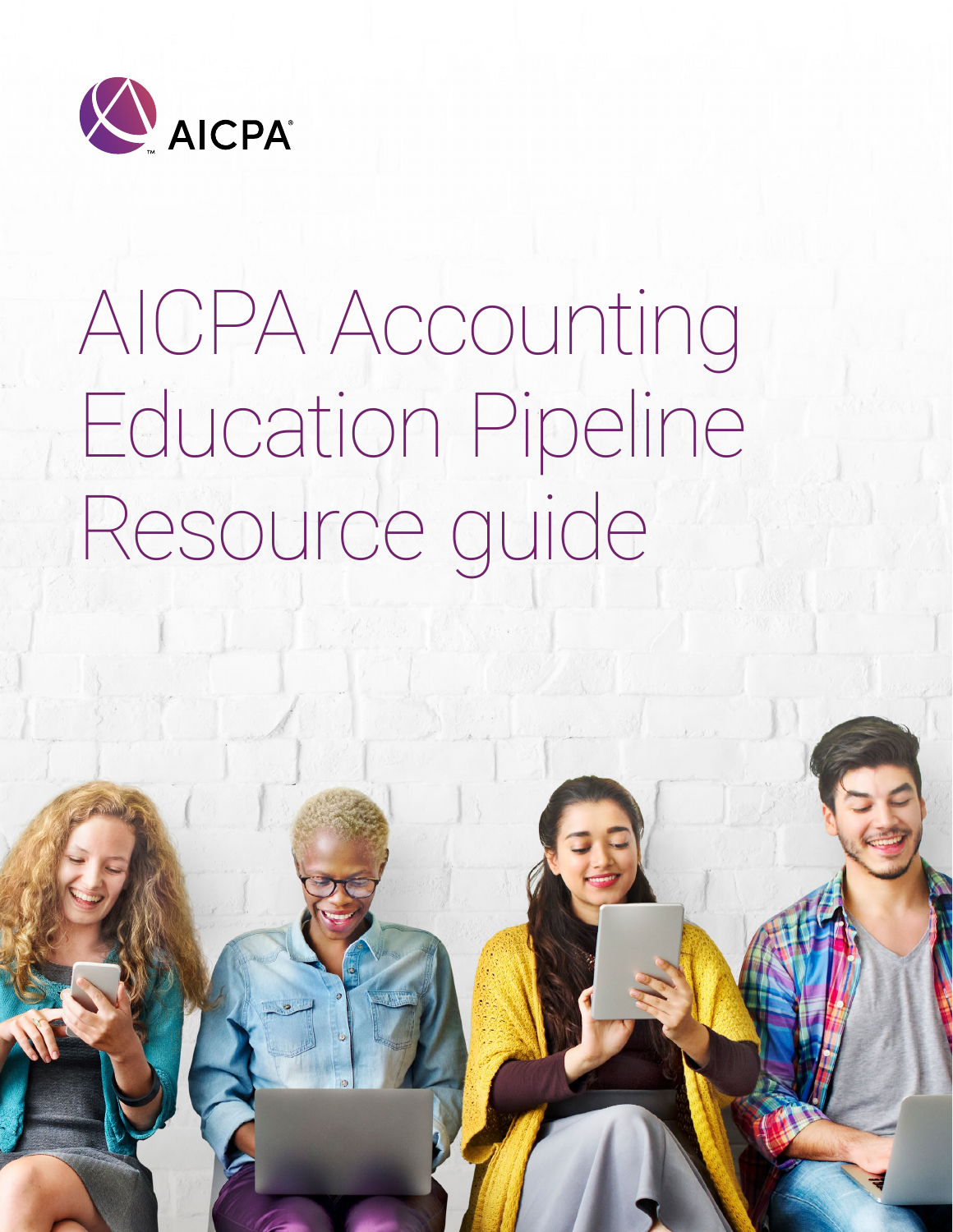## High school student resources

#### [StartHereGoPlaces.com](https://www.startheregoplaces.com)

We created this website to help high school students jump-start their accounting careers. Whether they're thinking about a future career in accounting or exploring their options, StartHereGoPlaces.com has a wealth of resources, including:

- Real-life CPA profiles
- Ask a CPA
- Games and tools
- Scholarships
- Virtual field trips

#### [Start Here, Go Places. resource request](https://www.startheregoplaces.com/teacher/classroom-resources)

High school teachers, volunteers and state CPA societies can order printed materials to use in the classroom and for presentations. Materials are designed to support and encourage interest in accounting and supplement classroom teachings.

#### [Bank On It](https://www.startheregoplaces.com/students/games-tools/bank-on-it)

Created by students for students, this interactive online game challenges students on accounting fundamentals, giving them a taste of real, working-world scenarios and reinforce what they're learning in the classroom.

• AICPA/NAF Partnership – This partnership with the National Academy Foundation's National Academies of Finance is designed to prepare students for an accounting career by giving them the knowledge, as well as the technical and soft skills they will need to be competitive. Ways to partner include student communications, the Bank On It Tournament and engagement at the NAF national conference.

#### *[Bank on It Educator's Guide](https://www.startheregoplaces.com/teacher/classroom-resources/bank-it-game-and-educators-guide/)*

The educator's guide to using Bank on It in the classroom.

#### [AICPA Accounting Program for Building the Profession](https://www.startheregoplaces.com/teacher/apbp-advanced-accounting/)

The AICPA is collaborating with state CPA societies and/or state departments of education to help further high school teachers' impact by inviting high school accounting and business teachers to attend training on a higher-order accounting curriculum called the AICPA Accounting Program for Building the Profession (APBP).

#### **[Scholarships](https://www.startheregoplaces.com/students/becoming-a-cpa/scholarship/)**

The AICPA Foundation High School Scholarship offers financial assistance to high school seniors who plan to attend an accredited two- or four-year college or university and plan to major in accounting. Applicants must have taken an advanced accounting course taught by an APBP-trained educator.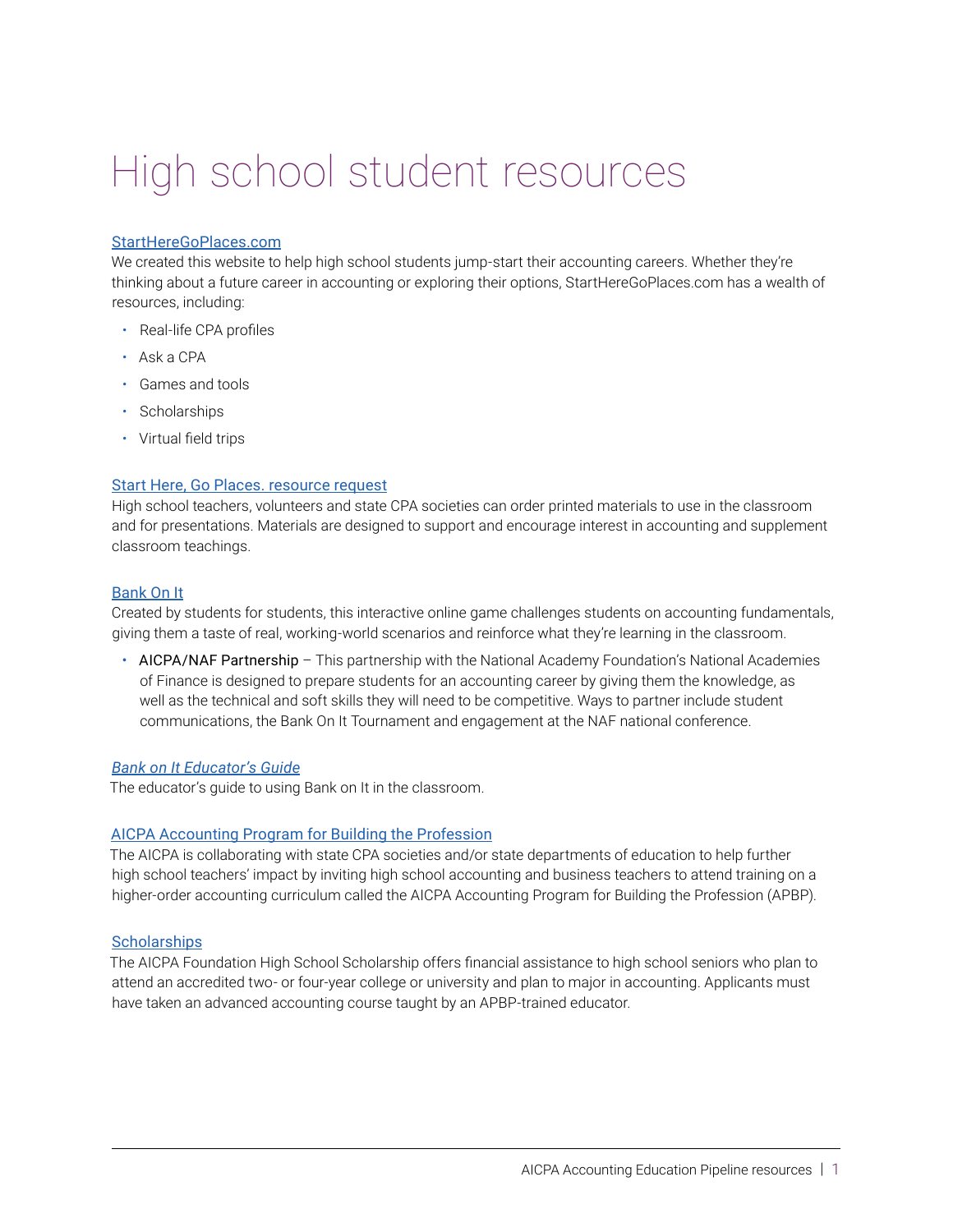### College student resources

#### [ThisWayToCPA.com](http://www.thiswaytocpa.com/)

This website provides information and resources to help college students and recent graduates at each step of their journey to becoming CPAs. The site provides information on education, the Uniform CPA Exam™, work experience and CPA licensure. Features include:

- National scholarship search Search and apply for scholarships to assist with educational expenses.
- Exam diaries Learn about what strategies helped CPA Exam passers.
- Plan your career An interactive tool to show all the career possibilities in accounting and help students narrow down their path based on their career interests.
- CPA profiles Hear from CPAs about their daily life.
- State requirements Find information on the requirements to sit for the Exam and become a licensed CPA in your state, as well as the contact information for your state board of accountancy and state CPA society.
- $\cdot$  Exam and licensure center  $-$  Online tool that details the exam and licensure process.

#### [Real CPA Pipeline campaign](https://www.thiswaytocpa.com/program/RealCPAs?utm_source=materials&utm_medium=all&utm_campaign=RealCPAs)

To encourage diverse students to go into accounting, we created a national awareness campaign called Real CPAs, featuring CPAs representing diverse backgrounds. New "real" CPAs debunk the typical stereotypes of accounting professionals. Request a campus toolkit to engage students with the campaign on your campus. Real and future CPAs can be found on social media at #RealCPA and #FutureCPA.

#### [ThisWayToCPA's resource request](https://thiswaytocpa.com/resources/)

Educators, volunteers and state CPA societies can order printed materials to use in the classroom and during on-campus presentations. Materials are designed to support college students' interest and pursuit of accounting and CPA licensure.

#### [AICPA Student Affiliate Membership](https://www.thiswaytocpa.com/aicpa-student-membership/)

This is a free membership category for full- or part-time students enrolled in a domestic or non-U.S. college or university. Membership includes special discounts and exclusive scholarship opportunities. They will also receive the *Need to Know* newsletter, covering topics spanning preparing for the CPA to budgeting.

#### [Accounting Scholars Leadership Workshop](https://www.aicpa.org/career/diversityinitiatives/aslw.html)

The AICPA is host for this annual invitation-only, student-leadership conference. The workshop hones student leadership skills and expands their knowledge of various pathways to success in the profession. Applications open annually for students Nov. 1. The program takes place in May.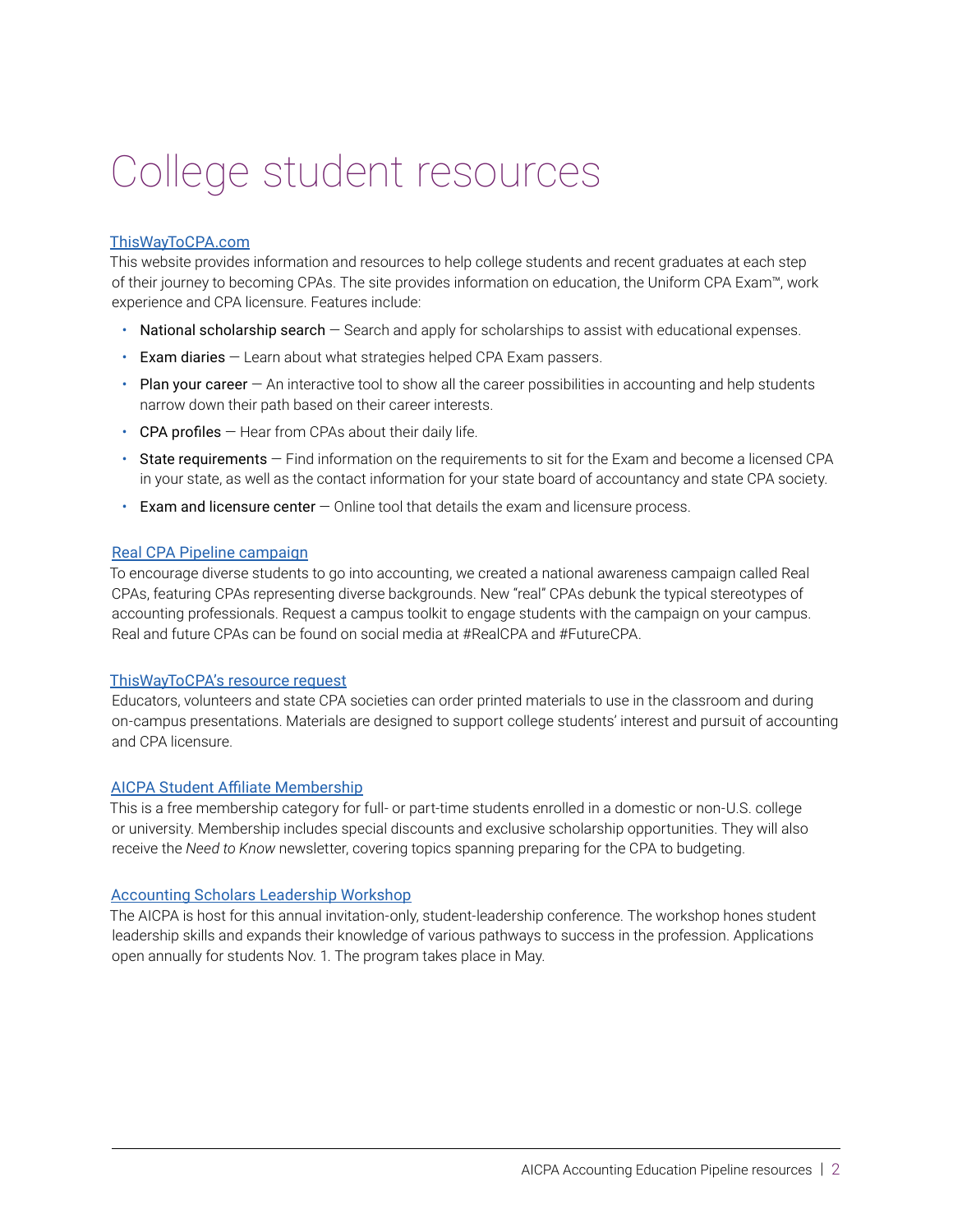#### [AICPA Legacy Scholarships](https://thiswaytocpa.com/education/aicpa-legacy-scholarships/)

This provides scholarship awards ranging from \$1,000–\$10,000 for college students pursuing an accounting or related degree who will pursue CPA licensure. Scholarship awards include:

- AICPA Minority Accounting Student Scholarship The AICPA Foundation provides funding for minority students.
- AICPA Two-Year Transfer Scholarship  $-$  The AICPA Foundation provides funding for students transferring from a two-year college to a four-year institution.
- AICPA John L. Carey Scholarship The AICPA Foundation provides funding for a non-accounting undergraduate degree who is pursuing a master's degree in accounting.
- AICPA/Accountemps Student Scholarship Robert Half/Accountemps provides funding for students pursuing an accounting or related degree at a four-year university.

#### [AICPA Minority Doctoral Fellowship](https://www.aicpa.org/career/diversityinitiatives/fmds.html)

The fellowship ensures that CPAs of diverse backgrounds are visible in college and university classrooms. The program's goal is to increase the number of minority CPAs who serve as role models and mentors to young people in the academic environment. The AICPA Foundation awards annual fellowships of \$12,000 to full-time minority accounting Ph.D. scholars who demonstrate significant potential to become accounting educators.

#### [The Accounting Doctoral Scholars Program](https://www.adsphd.org/)

CPAs can earn their Ph.D. and give the accounting students of tomorrow the benefit of their knowledge, skill and expertise. The program provides access to a community of like-minded doctoral students and support.

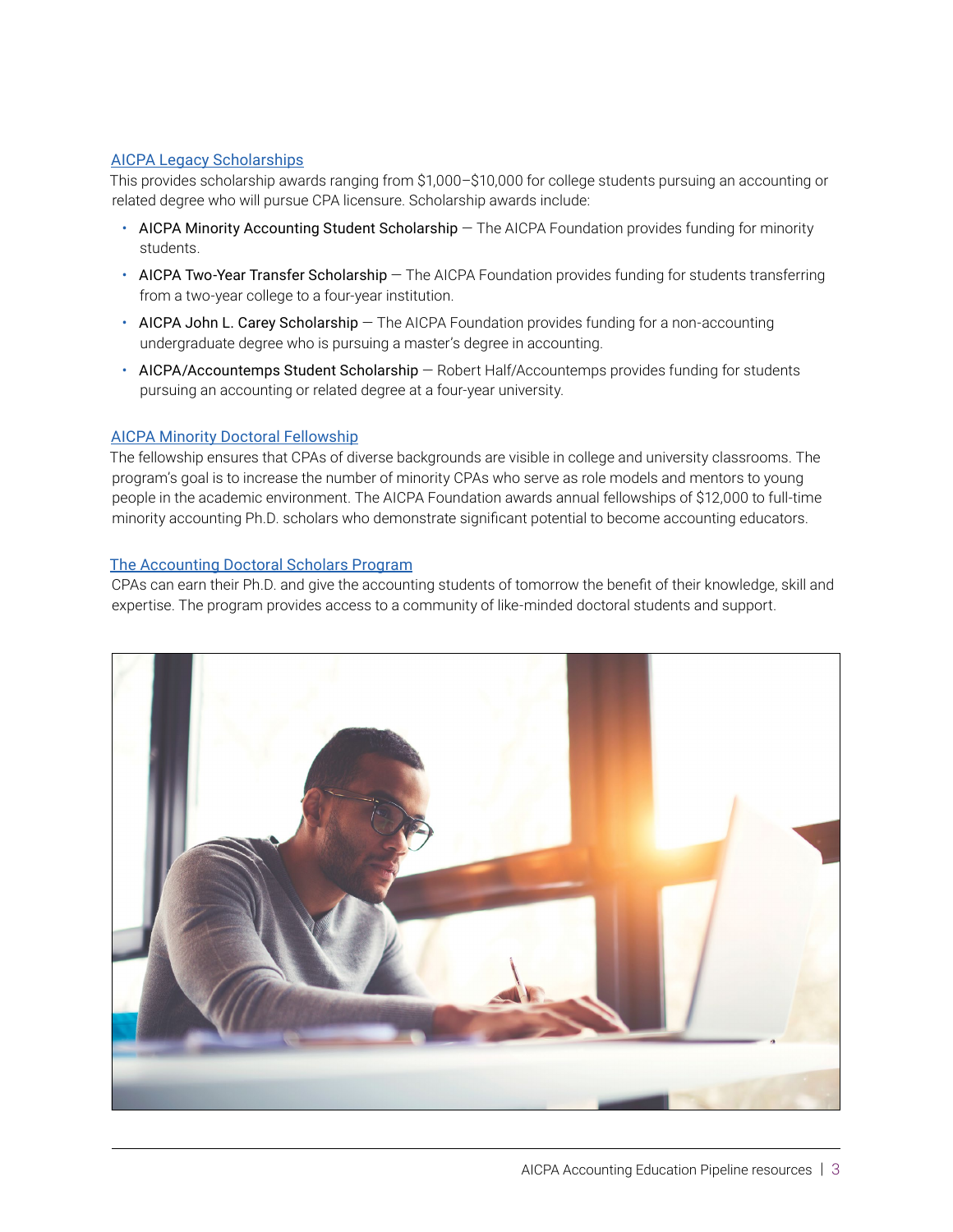### College educator resources

#### Resources from the Big Four

On their websites, Deloitte LLP, PwC, EY and KPMG LLP host a wide range of resources for educators, including:

- [Deloitte Trueblood Case Study Series](https://www2.deloitte.com/us/en/pages/about-deloitte/articles/trueblood-case-studies-deloitte-foundation.html)
- [Deloitte Forensic Accounting Case Studies](https://www2.deloitte.com/us/en/pages/about-deloitte/articles/forensic-accounting-case-studies.html)
- [Deloitte Foundation/Federation of Schools of Accountancy Faculty Consortium](https://www2.deloitte.com/us/en/pages/about-deloitte/articles/deloitte-foundation-fsa-faculty-consortium.html)
- [EY Academic Resource Center](http://www.ey.com/publication/vwluassets/ey_academic_resource_center/$file/eyarc-brochure.pdf)
- [KPMG curriculum modules](https://www.kpmguniversityconnection.com/search)
- [PwC data and analytics case studies](https://www.pwc.com/us/en/careers/university-relations/data-and-analytics-case-studies.html)
- [PwC tax case studies](https://www.pwc.com/us/en/careers/university_relations/documents/2017_Symp_Introduction_PwC_Tax_Case_Studies_in_Taxation_2017.pdf)

#### [AICPA Accounting Education Center](http://www.aicpa.org/academics)

Our online source for resources and tools for accounting educators.

#### [Classroom Materials for Accounting Educators](https://www.aicpa.org/interestareas/accountingeducation/resources/classroommaterials.html)

Resources include case studies of accounting, curriculum tools, competency frameworks and other areas.

#### [The AICPA A](https://www.aicpa.org/interestareas/accountingeducation/resources/aicpa-accounting-advisory-council-toolkit.html)ccounting Advisory Council Toolkit

The toolkit provides guidelines and best practices to use in building your own council of advisers. We surveyed some of the top accounting programs to provide you with examples of successful councils.

#### [AICPA Pre-Certification Core Competency Framework](https://www.aicpa.org/interestareas/accountingeducation/resources/corecompetency.html)

The Framework, which educators developed for educators, defines a set of skills-based competencies all students entering the accounting profession need, regardless of the career path they choose (public/industry/ government/not-for-profit) or the specific accounting services they will perform.

#### Accounting Education Store - request free sample books!

We offer classroom resources CPAs, CFOs, financial professionals and consultants use every day for up-to-date information and guidance. Our professional materials are filled with real-world knowledge that your students need to understand about the industry's most pressing issues and critical procedures.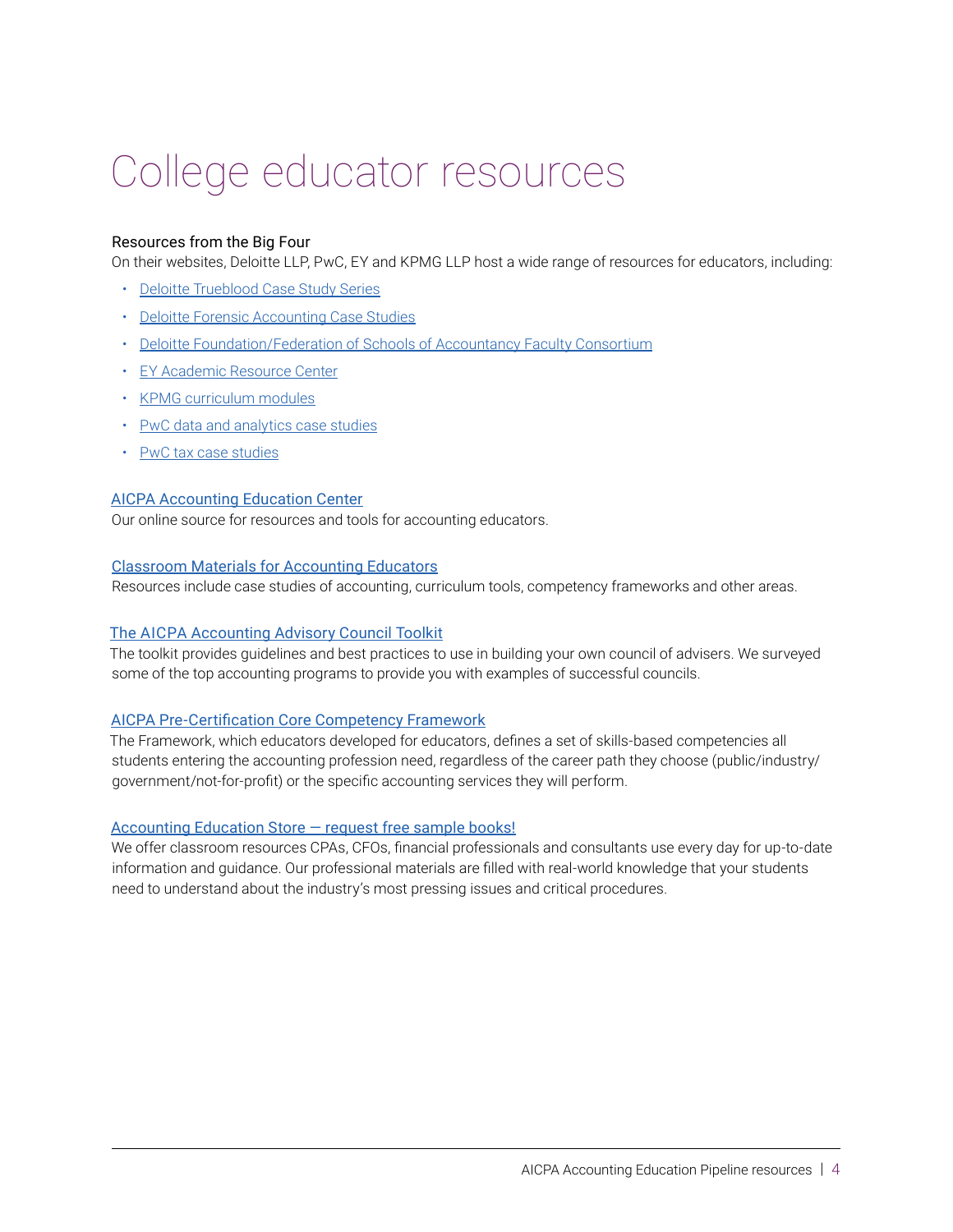#### [Student Engagement Toolkit](https://www.aicpa.org/interestareas/accountingeducation/resources/student-engagement-toolkit.html)

We conducted discussion groups with students, staff and volunteers to find out how you can most effectively connect with future accounting professionals. And we used those insights to create resources to make your presentation as smooth as possible.

#### [360 Degrees of Financial Literacy](https://www.aicpa.org/volunteer/financialliteracyresourcecenter.html)

The Financial Literacy Resource Center provides information and turnkey resources for CPAs to use in volunteer efforts. This ranges from talking to elementary school students about money basics to organizing workplace brown bags on retirement planning, thousands of CPAs volunteer annually as part of the 360 Degrees of Financial Literacy effort.

#### *Extra Credit* [newsletter for accounting educators](https://www.aicpa.org/interestareas/accountingeducation/newsandpublications/extracreditnewsletter.html)

This monthly e-newsletter brings you a roundup of the top stories affecting accounting education, ideas for innovation in the classroom and resources from the AICPA to support educators. [Subscribe to the](https://journalofaccountancy.wufoo.com/forms/extra-credit-newsletter/) *Extra Credit* [newsletter.](https://journalofaccountancy.wufoo.com/forms/extra-credit-newsletter/)

#### [Grant opportunities](https://www.aicpa.org/interestareas/peerreview/assuranceresearchadvisorygroup-home.html)

Accounting educators who submit an approved research proposal are eligible for access to firm personnel, up to \$15,000 in funding and, where applicable, access to peer reviewers or anonymized firm data the AICPA Peer Review Program provides with firm consent.

#### [Award opportunities](https://www.aicpa.org/interestareas/accountingeducation/resources/awards.html)

We recognize professors as champions of education and inspirers to thousands of college students. Professors are encouraged to submit their most innovative accounting course teaching techniques for the opportunity to earn an award.

#### AICPA Accounting Profession Diversity Pipeline Symposium

This annual symposium provides a platform for firms, universities/faculty and state societies to explore best practices and identify ways to overcome obstacles in filling the accounting pipeline with diverse professionals. Email [diversity@aicpa.org](mailto:diversity%40aicpa.org?subject=) to be notified when registration is open.

### Firm and state society resources

The AICPA Diversity and Inclusion team provides grant opportunities for firms, organizations, state societies, colleges and universities that seek to research, support, or engage the pipeline of underrepresented minorities in the accounting profession. For available grant opportunities please contact diversity@aicpa.org.

The AICPA Accounting Profession Diversity Pipeline Symposium, held annually in May, is an event for firms, accounting faculty/administrators and state societies where best practices for increasing the pipeline of underrepresented minorities in the accounting profession are shared. Please contact diversity@aicpa.org for more information.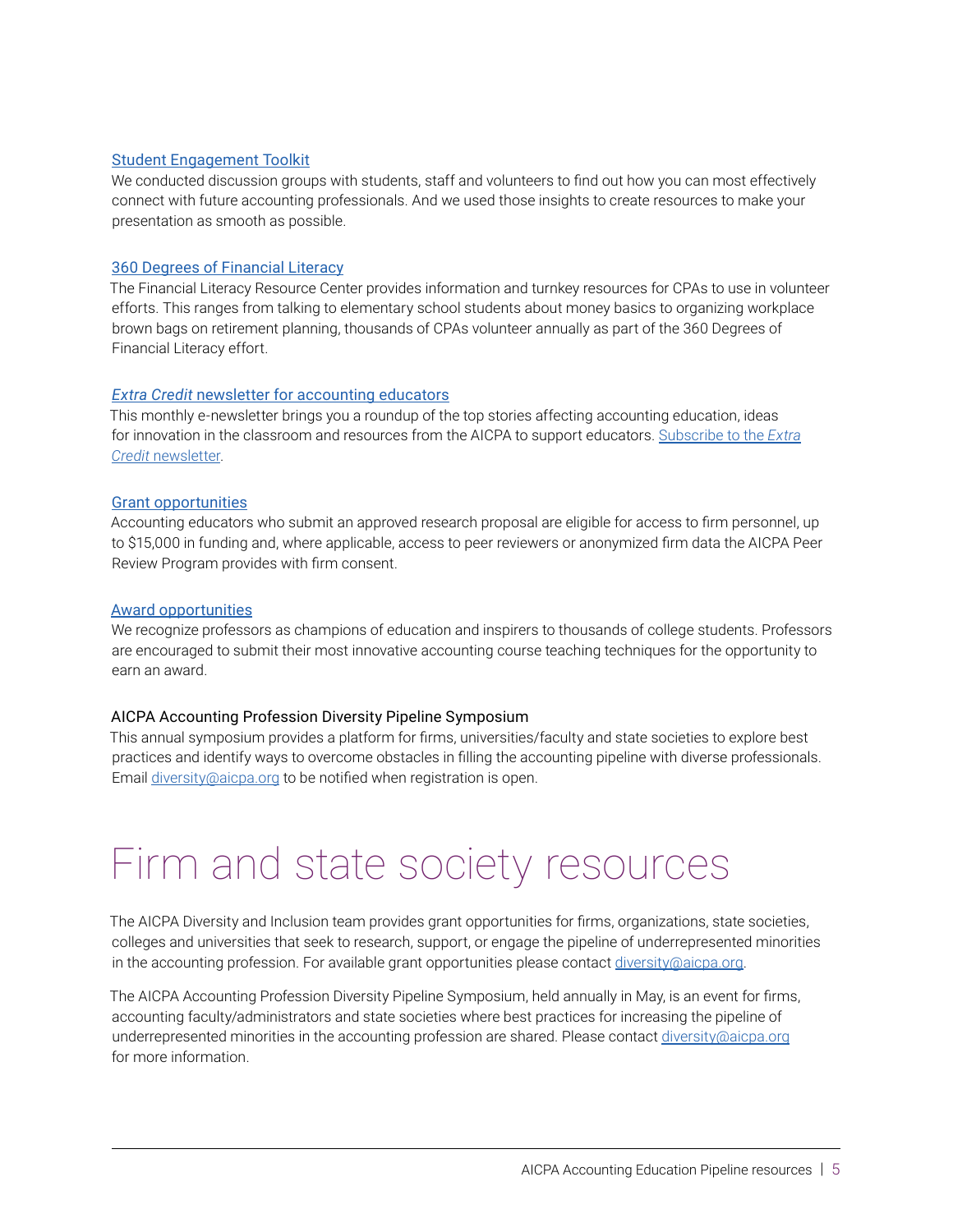### CPA Exam resources

State-by-state requirements to sit for the Exam are at [nasba.org/stateboards](http://nasba.org/stateboards).

To get news and industry updates specific to your individual state, [visit](https://www.aicpa.org/advocacy/state/statecontactinfo.html) the AICPA contacts page for the U.S. Boards of Accountancy and CPA state societies.

#### [CPA Exam Blueprints](https://www.aicpa.org/examblueprints)

Published once or twice per year, these blueprints outline all content that may be tested in each Exam section.

#### [CPA Tutorial and Sample Tests](https://www.aicpa.org/cpaexam)

The tutorial topics explain the Exam's functionality of question types, tools, resources and navigation. Tutorial topics are under the "Help" button within each sample test. The tutorial is not available at test centers and does not contain actual Exam content.

There is a sample test for each section of the Exam. The sample tests let you practice with the Exam's question types, tools and resources as they will function in a Prometric test center. You can answer test questions that represent all the question types on the Exam: Multiple-choice questions (MCQ), task-based simulations (TBS) and written communication tasks (WCT). The sample questions provide an answer key but are not intended to reflect your readiness to take the Exam.

#### [Exam Candidate Affiliate AICPA Membership](https://www.aicpa.org/membership/join.html?tab-1=5)

Whether you're a college student or an active Exam candidate, there are numerous benefits to signing up for membership:

- Discounts on products and services you use every day for your personal and professional needs, including travel, technology, office supplies, shipping and more
- Networking opportunities conferences, volunteer groups and task forces plus support through advisory service communities and the Benevolent Fund
- Professional development and Continuing Professional Education (CPE) conferences, events and opportunities
- Newsletters and magazines, from the *Journal of Accountancy* to *CPA Letter Daily*, offering the latest news and developments in the accounting profession

While the AICPA does not endorse or promote any specific review course provider, we encourage you to do your research and see if a review course is right for you.

- Review courses offer sample tests and materials.
- Many review courses offer both online and in-person classes.
- In some cases, employers will offset the partial or full cost of their employee's review course.

For more information on AICPA Accounting Education Pipeline resources, contact Florence Holland, Lead Manager - Pipeline Initiatives, at Florence. Holland@aicpa-cima.com.